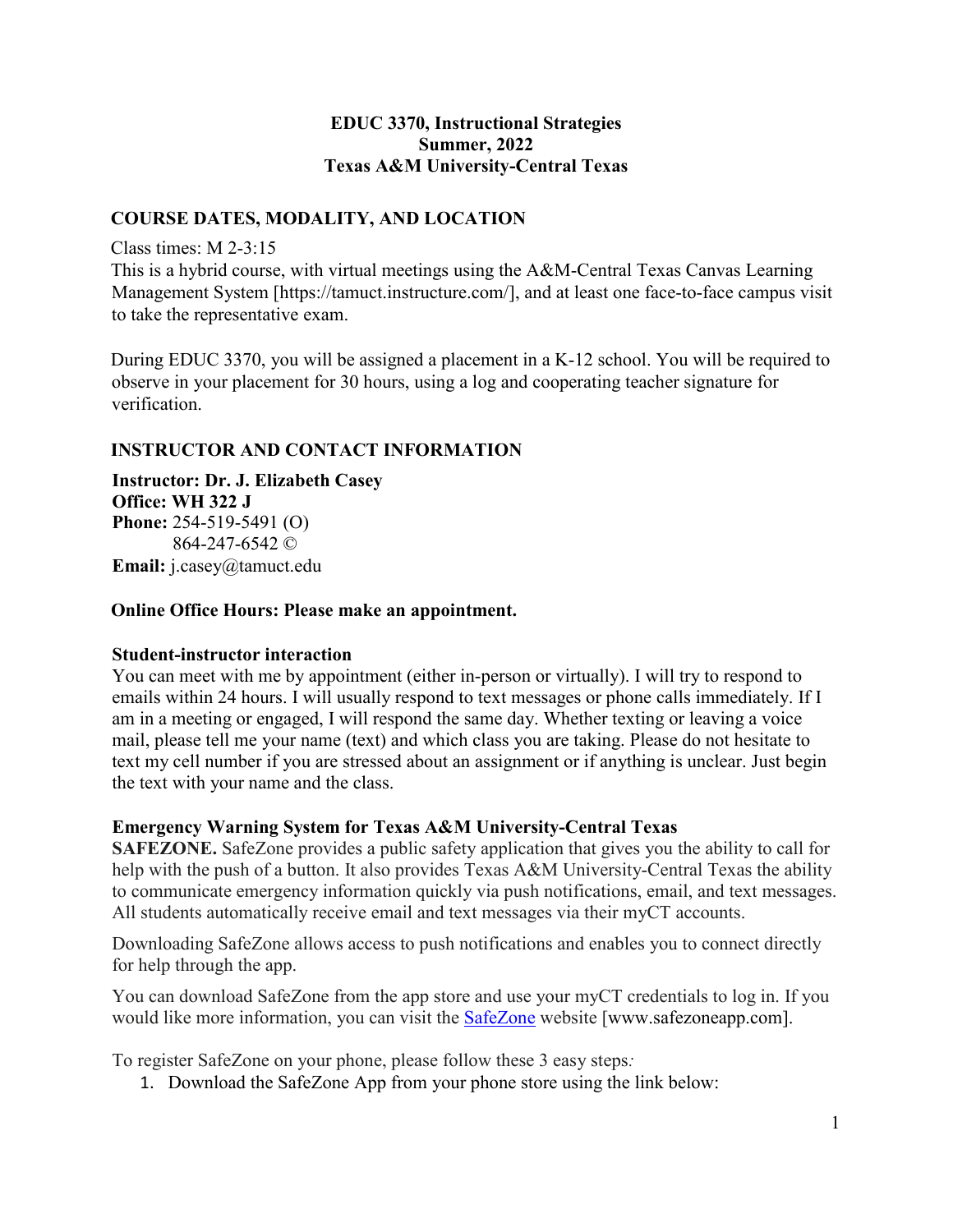- o [iPhone/iPad:](https://apps.apple.com/app/safezone/id533054756) [https://apps.apple.com/app/safezone/id533054756]
- o [Android Phone / Tablet](https://play.google.com/store/apps/details?id=com.criticalarc.safezoneapp) [https://play.google.com/store/apps/details?id=com.criticalarc.safezoneapp]
- 2. Launch the app and enter your myCT email address (e.g.  $\{name\}@t$ amuct.edu)
- 3. Complete your profile and accept the terms of service

## **\*\*\*WI Course (Writing Instructive Course)**

Writing Instructive courses vary across programs, just as writing adopts diverse forms and functions across different disciplines. In a WI course, writing facilitates learning; as such, a number of written assignments have been incorporated to allow students to learn both the subject matter of the course and discipline-specific ways of reasoning and writing. WI Course Requirements

• This course has a range of writing assignments worth a significant part of the final grade.

• Writing assignments are an integral part of measuring the mastery of the content in a course.

- All written assignments are tied to specific course objectives and outcomes.
- You will receive feedback on submitted writing assignments.

• You will be required to revise two assignments (Reflection and Unit Plan) to improve your understanding what it means to be a reflective practitioner and to gain understanding of readability formulas.

## **COURSE INFORMATION**

### **Course Overview and description**

(WI) This course addresses understanding, demonstrating knowledge of, and implementing effective instructional strategies. Students will learn how to communicate effective instructional strategies; how to create student engagement in the classroom through instructional strategies; how to select appropriate materials and resources to design and develop effective instructional strategies; and, promote students' use of feedback, grouping techniques, and other effective instructional strategies.

**Overview**: Topics include the effective instructional strategies, including use of feedback, grouping techniques, and other effective instructional strategies.

### **Course Objective or Goal**

Upon completion of this course students will understand and be able to implement effective instructional strategies in the classroom. These include: use of feedback, grouping techniques, and other effective instructional strategies.

. Upon successful completion of this course, the pre-service teacher will:

- Know how to use instructional strategies to promote student engagement
- Know how to effectively communicate instructional strategies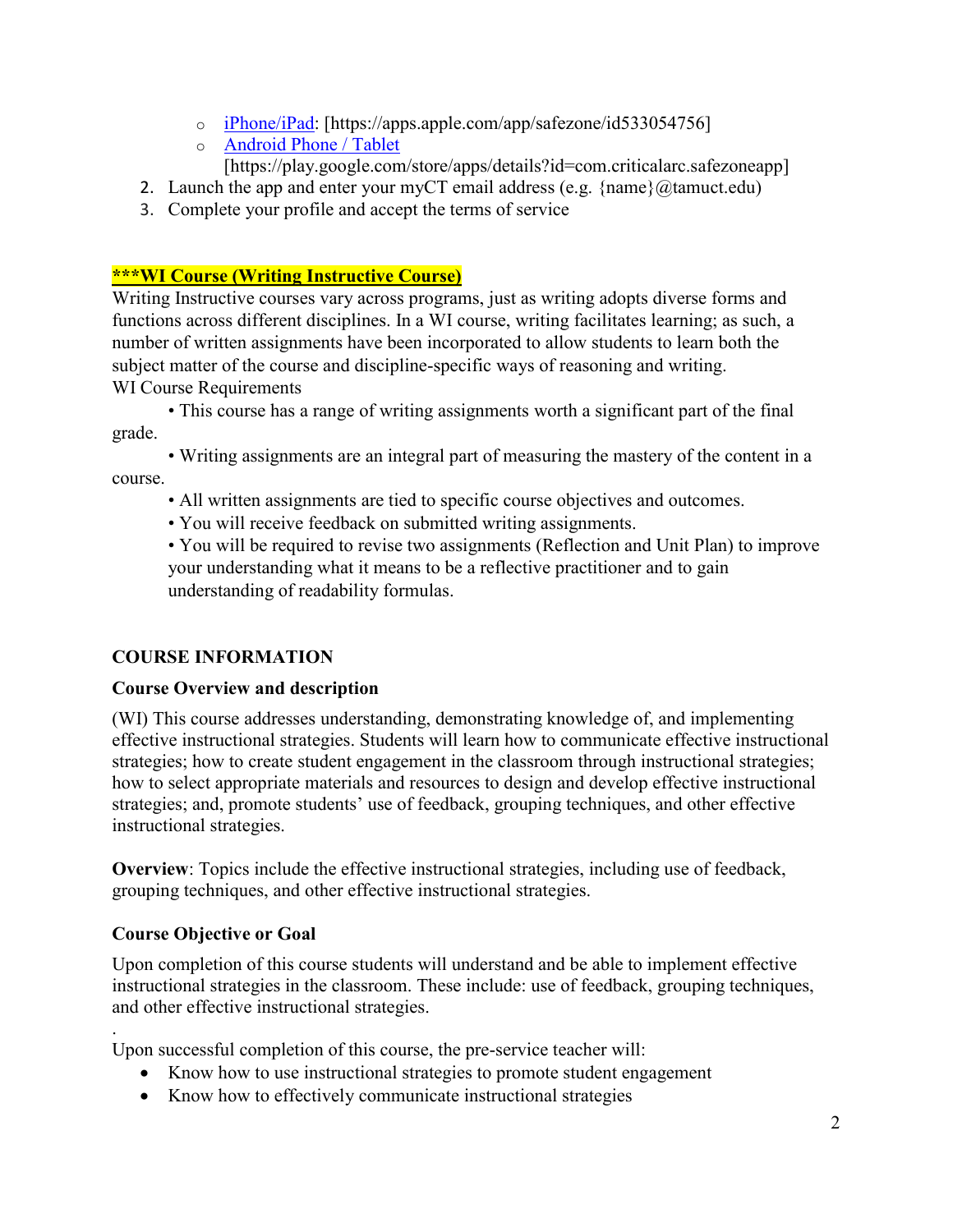- Know how to implement effective instructional strategies, such as leading discussions
- Know how to implement effective feedback strategies
- Know how to use resources and materials to create effective instructional strategies

This course will focus on **High Leverage Practice #1**, with the intention of **expanding** preservice teacher candidates' use and awareness of the strategy:

**Eliciting and interpreting student thinking**: Teachers pose questions that create space for students to share their thinking about specific academic content. They seek to understand student thinking, including novel points of view, new ideas, ways of thinking, or alternative conceptions. Teachers draw out student thinking through carefully chosen questions and tasks and attend closely to what students do and say. They consider and check alternative interpretations of student ideas and methods. Teachers are attentive to how students might hear their questions and to how students communicate their own thinking. Teachers use what they learn about students to guide instructional decisions, and to surface ideas that will benefit other students. By eliciting and interpreting student thinking, the teacher positions students as sense-makers and centers their thinking as valuable.

## **Student Learning Outcomes (SLOs)**

The learner will be able to:

- 1. Demonstrate a range of instructional strategies, through written assignments, that are appropriate to the content area and make subject matter accessible to all students.
- 2. Differentiate instruction, aligning methods and techniques to diverse student needs, including acceleration, remediation, and implementation of individual education plans.
- 3. Demonstrate, through written content delivery in lessons, differentiation of instruction and developmentally appropriate strategies to maximize student engagement.
- 4. Actively anticipate and adapt instruction to address common misunderstandings and preconceptions.
- 5. Design instruction, change strategies, and differentiate teaching practices to improve student learning based on assessment outcomes.
- 6. Explore current developments, new content, new approaches, and changing methods of instructional delivery within their discipline.
- 7. Demonstrate, through writing, knowledge of basic assumptions, concepts, and principles of major learning theories.
- 8. Distinguish key concepts, models, and strategies related to different theories of learning.

### **Competency Goals Statements (certification or standards)**

-- Please see the PPR EC-12 Standards at the following website: <https://tea.texas.gov/sites/default/files/PPr%20EC-12%20Standards.pdf>

### **ISTE Standards for Educators**

ISTE Standards for Educators Website: [https://www.iste.org/standards/iste-standards-for-teachers](https://nam04.safelinks.protection.outlook.com/?url=https%3A%2F%2Fwww.iste.org%2Fstandards%2Fiste-standards-for-teachers&data=04%7C01%7Cj.casey%40tamuct.edu%7C3569a34bfb49407f796008d9671752b2%7C9eed4e3000f744849ff193ad8005acec%7C0%7C0%7C637654172134813953%7CUnknown%7CTWFpbGZsb3d8eyJWIjoiMC4wLjAwMDAiLCJQIjoiV2luMzIiLCJBTiI6Ik1haWwiLCJXVCI6Mn0%3D%7C1000&sdata=OK%2FLUDBU8TSaCkjCtPEj6LxVMXQ4U1C4YKwb4lWkkqM%3D&reserved=0)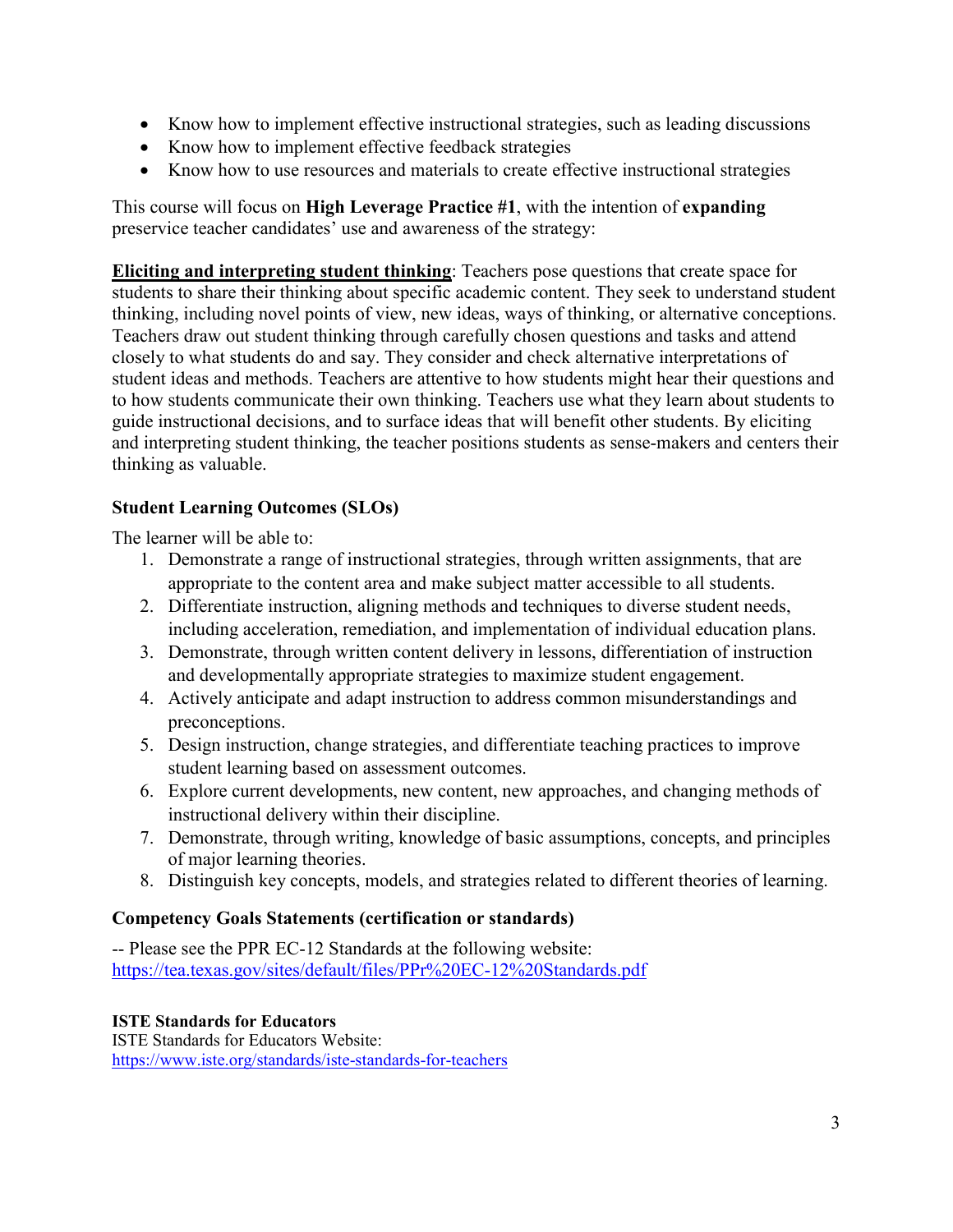1. Learner. Educators continually improve their practice by learning from and with others and exploring proven and promising practices that leverage technology to improve student learning.

2. Leader. Educators seek out opportunities for leadership to support student empowerment and success and to improve teaching and learning.

3. Citizen. Educators inspire students to positively contribute to and responsibly participate in the digital world.

4. Collaborator. Educators dedicate time to collaborate with both colleagues and students to improve practice, discover and share resources and ideas, and solve problems.

5. Designer. Educators design authentic, learner-driven activities and environments that recognize and accommodate learner variability.

6. Facilitator. Educators facilitate learning with technology to support student achievement of the ISTE Standards for Students.

7. Analyst. Educators understand and use data to drive their instruction and support students in achieving their learning goals.

#### **Digital Literacy/Learning Resources**

[https://rossieronline.usc.edu/blog/digital-literacy-resources/](https://nam04.safelinks.protection.outlook.com/?url=https%3A%2F%2Frossieronline.usc.edu%2Fblog%2Fdigital-literacy-resources%2F&data=04%7C01%7Cj.casey%40tamuct.edu%7C3569a34bfb49407f796008d9671752b2%7C9eed4e3000f744849ff193ad8005acec%7C0%7C0%7C637654172134813953%7CUnknown%7CTWFpbGZsb3d8eyJWIjoiMC4wLjAwMDAiLCJQIjoiV2luMzIiLCJBTiI6Ik1haWwiLCJXVCI6Mn0%3D%7C1000&sdata=fMtE6rsOnjLSxq43ITD35zhV0jUxQVUN%2BOFZlfdAHac%3D&reserved=0)

#### **Digital Polarization Tutorials**:

- 5. Introduction to Web Literacy[:](https://nam04.safelinks.protection.outlook.com/?url=http%3A%2F%2Ftamuct.libsurveys.com%2FWebLiteracyIntroduction&data=04%7C01%7Cj.casey%40tamuct.edu%7C3569a34bfb49407f796008d9671752b2%7C9eed4e3000f744849ff193ad8005acec%7C0%7C0%7C637654172134823910%7CUnknown%7CTWFpbGZsb3d8eyJWIjoiMC4wLjAwMDAiLCJQIjoiV2luMzIiLCJBTiI6Ik1haWwiLCJXVCI6Mn0%3D%7C1000&sdata=SboLpPI7gVW21TF602I6NrAjIqbOgUuF2eL8z%2BBMGa4%3D&reserved=0) [http://tamuct.libsurveys.com/WebLiteracyIntroduction](https://nam04.safelinks.protection.outlook.com/?url=http%3A%2F%2Ftamuct.libsurveys.com%2FWebLiteracyIntroduction&data=04%7C01%7Cj.casey%40tamuct.edu%7C3569a34bfb49407f796008d9671752b2%7C9eed4e3000f744849ff193ad8005acec%7C0%7C0%7C637654172134823910%7CUnknown%7CTWFpbGZsb3d8eyJWIjoiMC4wLjAwMDAiLCJQIjoiV2luMzIiLCJBTiI6Ik1haWwiLCJXVCI6Mn0%3D%7C1000&sdata=SboLpPI7gVW21TF602I6NrAjIqbOgUuF2eL8z%2BBMGa4%3D&reserved=0)
- 6. Investigate the Source: [http://tamuct.libsurveys.com/InvestigateSource](https://nam04.safelinks.protection.outlook.com/?url=http%3A%2F%2Ftamuct.libsurveys.com%2FInvestigateSource&data=04%7C01%7Cj.casey%40tamuct.edu%7C3569a34bfb49407f796008d9671752b2%7C9eed4e3000f744849ff193ad8005acec%7C0%7C0%7C637654172134833864%7CUnknown%7CTWFpbGZsb3d8eyJWIjoiMC4wLjAwMDAiLCJQIjoiV2luMzIiLCJBTiI6Ik1haWwiLCJXVCI6Mn0%3D%7C1000&sdata=K4FEP7ReTrVzfkTNQcTxtVXPiBvbGsrmxNmIj42Y4jM%3D&reserved=0)
- 7. Find the Original Source: [http://tamuct.libsurveys.com/FindOriginal](https://nam04.safelinks.protection.outlook.com/?url=http%3A%2F%2Ftamuct.libsurveys.com%2FFindOriginal.&data=04%7C01%7Cj.casey%40tamuct.edu%7C3569a34bfb49407f796008d9671752b2%7C9eed4e3000f744849ff193ad8005acec%7C0%7C0%7C637654172134843819%7CUnknown%7CTWFpbGZsb3d8eyJWIjoiMC4wLjAwMDAiLCJQIjoiV2luMzIiLCJBTiI6Ik1haWwiLCJXVCI6Mn0%3D%7C1000&sdata=gbibrT2RWklocOb1VUw1omfkZJcIXx%2BS1lZRGuTvtYc%3D&reserved=0)
- 8. Look for Trusted Work [http://tamuct.libsurveys.com/TrustedWork](https://nam04.safelinks.protection.outlook.com/?url=http%3A%2F%2Ftamuct.libsurveys.com%2FTrustedWork&data=04%7C01%7Cj.casey%40tamuct.edu%7C3569a34bfb49407f796008d9671752b2%7C9eed4e3000f744849ff193ad8005acec%7C0%7C0%7C637654172134853775%7CUnknown%7CTWFpbGZsb3d8eyJWIjoiMC4wLjAwMDAiLCJQIjoiV2luMzIiLCJBTiI6Ik1haWwiLCJXVCI6Mn0%3D%7C1000&sdata=96QH1c40devCvRgH0neFzfVUwn9O0FlGD%2Fsm%2B3AKJic%3D&reserved=0)

#### **Required Reading and Textbook(s)**

Marzano, R. J. (2017). *The New Art and Science of Teaching*. Solution Tree Press: Bloomington, Indiana.

Texas Essential Knowledge and Skills (TEKS):

<https://tea.texas.gov/academics/curriculum-standards/teks/texas-essential-knowledge-and-skills>

College and Career Readiness Standards (CCRS):

[http://www.highered.texas.gov/institutional-resources-programs/public-community-technical](http://www.highered.texas.gov/institutional-resources-programs/public-community-technical-state-colleges/texas-college-and-career-readiness-standards/)[state-colleges/texas-college-and-career-readiness-standards/](http://www.highered.texas.gov/institutional-resources-programs/public-community-technical-state-colleges/texas-college-and-career-readiness-standards/)

### **COURSE REQUIREMENTS**

\* See assignment handouts for specific rubric and conversion details.

\*\*\*Will be required to revise paper for WI component.

**1. Exit Slips-five @ 4 pts each (20 pts):** Using information presented in class or in the text, you will respond to a prompt each week. Refer to the rubric in Canvas to determine all required components.

**2. Strategy Assignment: Lesson Plan Creation and Reflection (40 pts**): Use the assignment in canvas to complete this lesson.

**3. \*\*\*Reflections (60 pts – 3@20 pts each):** You will write three reflections. You will be given a prompt in Canvas to respond to. Rubric will be provided. These reflections will incorporate responses to ISTE standards.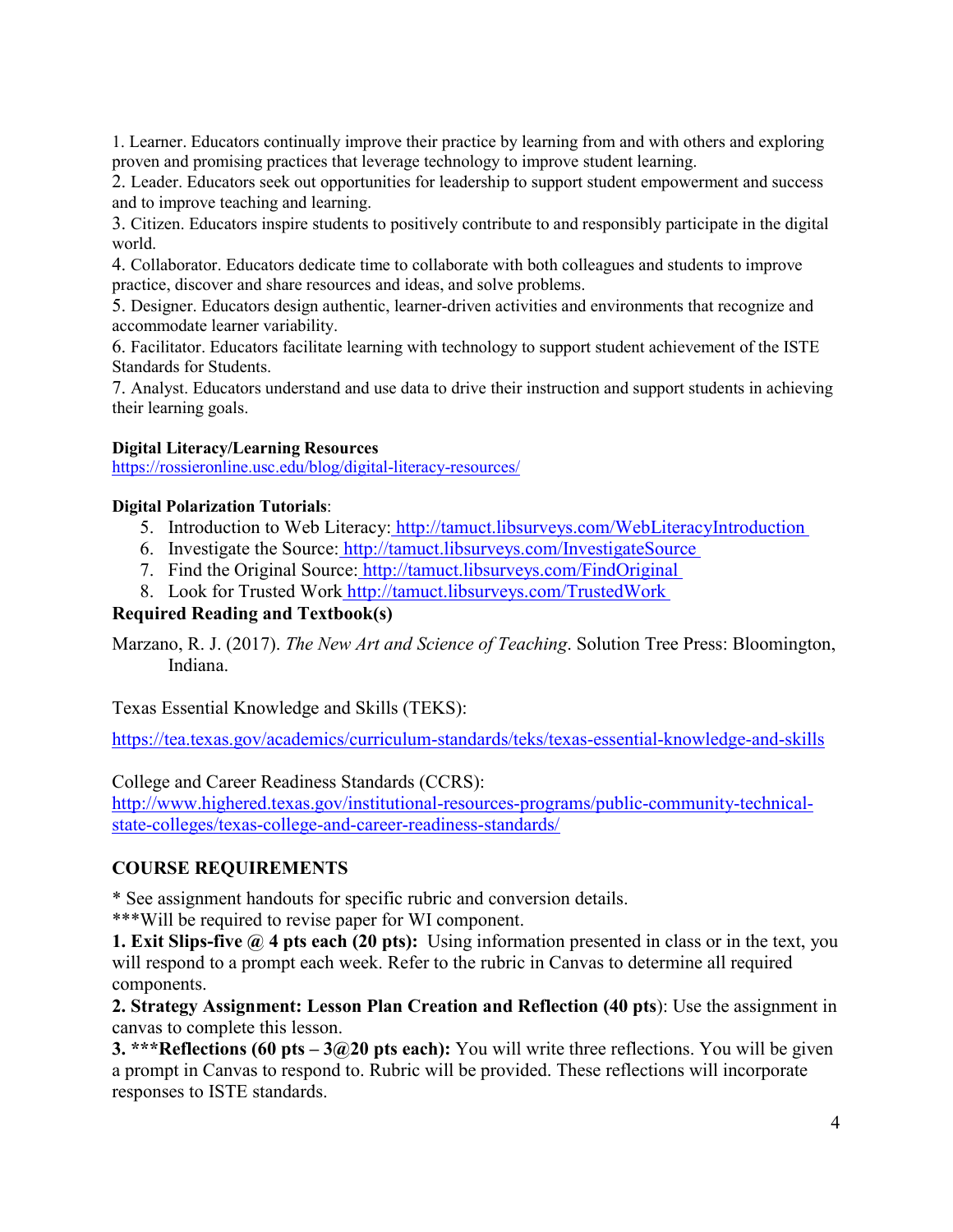**4. 240 Tutoring (10 pts):** This will help you prepare for the representative exam.

**5. Theorist presentation (20 pts):** Based on information from your theories and other education classes, you will prepare and present information about one major educational theorist. Choice will be first come, first served. There will not be more than one presentation on any theorist. You will present during class virtually.

**6. \*\*\*Theorist Paper (25 pts):** Students will have an opportunity to revise a paper on the theorist from their presentation. Paper will be four pages long and contain relevant information about the theorist, and how his/her learning theory has impacted K-12 education across the years.

| Assessment                                                     | <b>Total Points</b> | <b>SLO</b>                       |
|----------------------------------------------------------------|---------------------|----------------------------------|
| Exit-Slips Four $\omega$ 5 pts each                            | 20                  | 1, 2, 3, 5                       |
| Strategy Assignment: Lesson Plan Creation and Reflection<br>2. | $40$ pts            | 3, 4, 7, 8, 9, 10                |
| 3. Reflections - Three $\omega$ 20 pts each                    | $60$ pts            | 1, 2, 3, 4, 5, 6, 7,<br>8, 9, 10 |
| <b>Theorist Presentation</b><br>4.                             | 20 pts              | 3, 8                             |
| 240 Tutoring<br>5.                                             | $10$ pts            | <b>TExES</b>                     |
| Theorist Paper<br>6.                                           | $25$ pts            | 3, 7, 8                          |
| Total                                                          | $175$ pts           |                                  |

#### **Grading Criteria Rubric and Conversion**

See assignment handouts for specific rubric and conversion details.

| Grade         | Percentage     |
|---------------|----------------|
| A             | $90\% - 100\%$ |
| B             | $80\% - 89\%$  |
| $\mathcal{C}$ | $70\% - 79\%$  |
| D             | $60\% - 69\%$  |
| $\mathbf{F}$  | $<60\%$        |

#### **Posting of Grades**

All assignments will be graded, and grades posted, in a timely manner, typically within one to three days of due date. Longer assignments, such as the papers and projects, will be graded and grades posted in approximately five to seven days.

The student may lose 10% of the total grade for any assignment for *each week* the assignment is late.

## **COURSE OUTLINE AND CALENDAR Complete Course Calendar**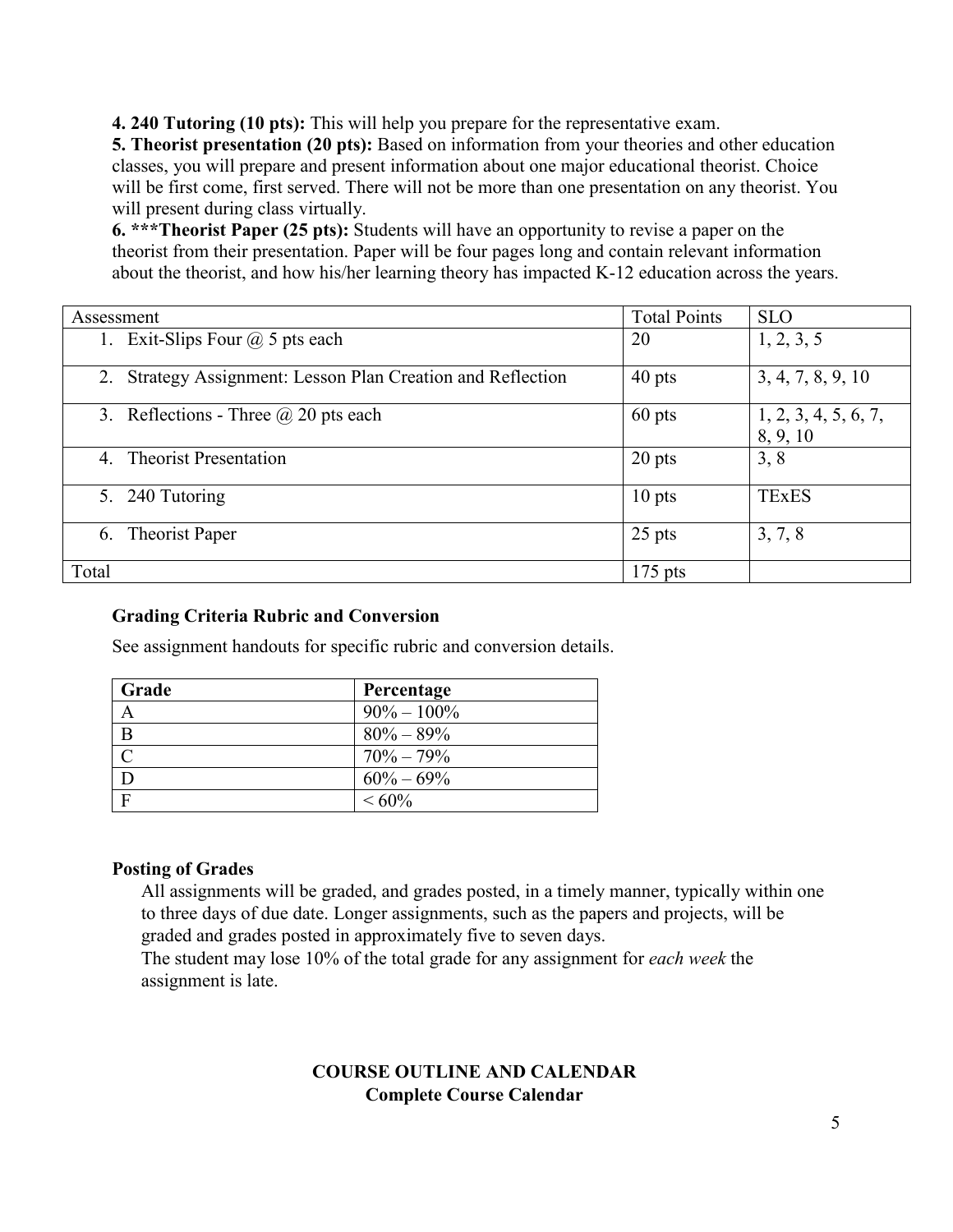## **\*\*\*The instructor reserves the right to modify assignments and due dates to enhance student learning outcomes. Assignments may be altered/modified/changed, but no additional assignments will be added.**

| Date           | Module Topics                                                                               | <b>Assignment Due Dates</b>                                                       |
|----------------|---------------------------------------------------------------------------------------------|-----------------------------------------------------------------------------------|
| Module 1       | Topics: Assessment-formal and informal                                                      | Exit Slip 1 due: 6/12@11:59 pm.<br>First draft Reflection 1 due: $6/12@11:59$ pm. |
| June 6-12      | Theorists of the week: Piaget and Vygotsky<br>Chapters: Special education, classroom set-up | ***Alyha: 240 Diagnostic Tests Due 6/8@11:59<br>pm.                               |
|                | and rules, and direct instruction.                                                          |                                                                                   |
|                | Chapters 8, 6, and 3. Laws and Education:                                                   |                                                                                   |
|                | IDEA, ESSA, ADA, 504                                                                        |                                                                                   |
|                | Class Meeting Week 1 Cancelled (Dr. Casey<br>at conference)                                 |                                                                                   |
| Module 2       | Topics: Instructional Strategies-Jigsaw and                                                 | Exit Slip 2 due: $6/19@11:59$ pm.                                                 |
|                | Jigsaw II, Reciprocal Teaching                                                              | Final Draft Reflection 1 due: 6/19@11:59 pm.                                      |
| June 13-19     | Theorists of the week: Gardner and Skinner                                                  | First Draft Theorist Reflection due: 6/19@11:59<br>pm.                            |
| Module 3       | Topics: Behavior in the classroom, planning                                                 | Exit Slip 3 due $6/26@11:59$ pm.                                                  |
|                | effective lessons, and promoting a positive                                                 | Final Draft Theorist Reflection due: 6/26@11:59                                   |
| June 20-26     | classroom environment.                                                                      | pm.                                                                               |
|                | Chapters 4 & 7.                                                                             | First draft Reflection 2 due: $6/26@11:59$ pm.                                    |
|                | Theorists of the week: Maslow and<br>Bronfenbrenner                                         |                                                                                   |
| Module 4       | Topics: Motivation-students and motivation,                                                 | Exit Slip 4 due $7/3@11:59$ .                                                     |
|                | readers' theater,<br>Chapters 9 & 10.                                                       | Final draft Reflection 2 due: 7/3@11:59 pm.                                       |
| June 27-July 3 | Theorists of the week: Vroom,                                                               | First draft Reflection 3 due $7/3@11:59$ pm.                                      |
|                | Theory of the Week: Self-efficacy                                                           |                                                                                   |
| Module 5       | Topics:                                                                                     | Theorist Video due: $7/8@11:59$ pm.                                               |
|                |                                                                                             | Final draft Reflection 3 due 7/8@11:59 pm.                                        |
| July 4-8       |                                                                                             | Lesson Plans due 7/8@11:59 pm.                                                    |
| ***July 8 last |                                                                                             |                                                                                   |
| class day      |                                                                                             |                                                                                   |

# **Important University Dates**

*[Copy important university dates from the current Academic Calendar, or share the link:*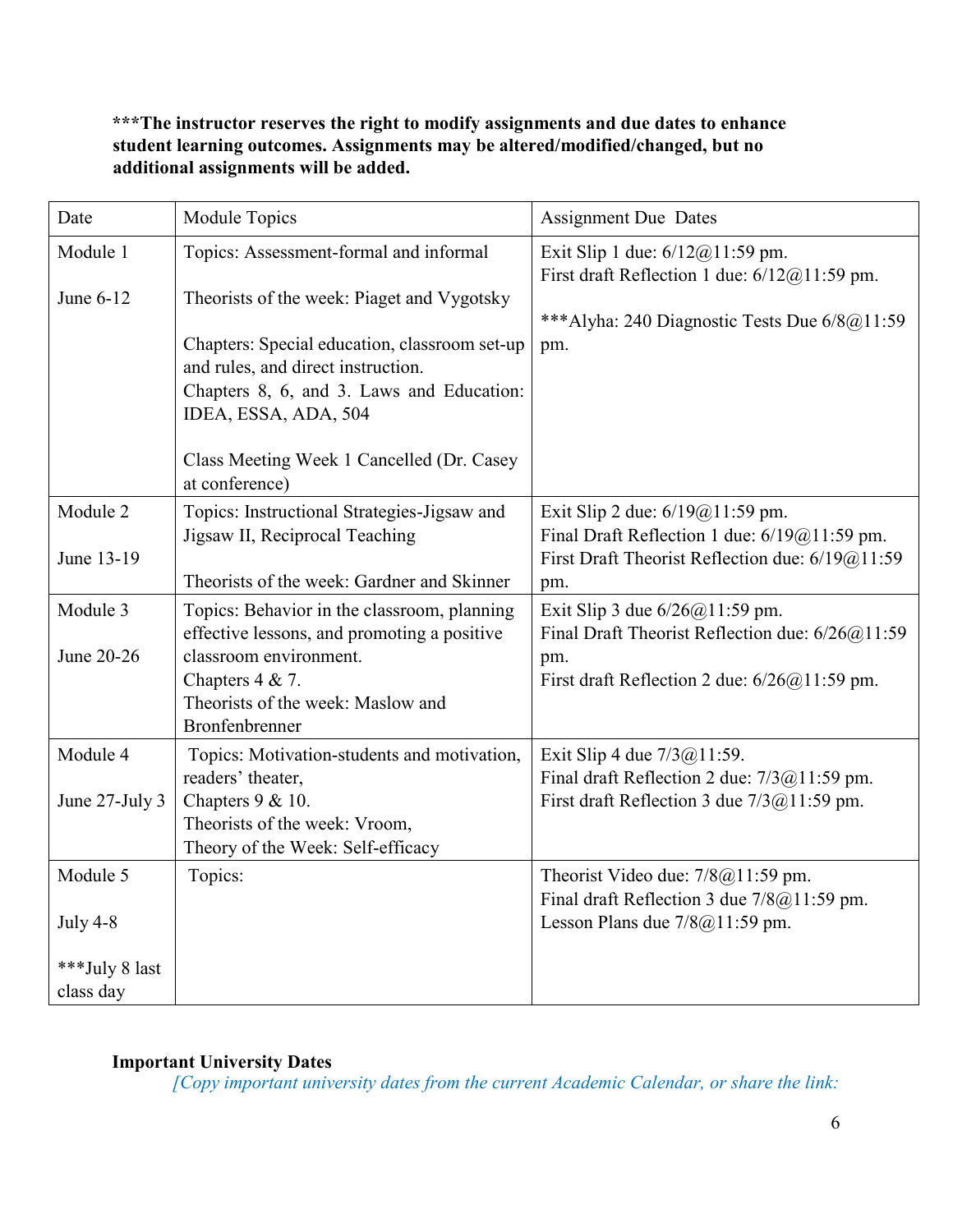#### *https://www.tamuct.edu/registrar/academic-calendar.html]*

### **TECHNOLOGY REQUIREMENTS AND SUPPORT**

#### **Technology Requirements**

This course will use the A&M-Central Texas Instructure Canvas learning management system. **We strongly recommend the latest versions of Chrome or Firefox browsers. Canvas no longer supports any version of Internet Explorer.**

Logon to A&M-Central Texas Canvas [https://tamuct.instructure.com/] or access Canvas through the TAMUCT Online link in myCT [https://tamuct.onecampus.com/]. You will log in through our Microsoft portal.

Username: Your MyCT email address. Password: Your MyCT password

### **Canvas Support**

Use the Canvas Help link, located at the bottom of the left-hand menu, for issues with Canvas. You can select "Chat with Canvas Support," submit a support request through "Report a Problem," or call the Canvas support line: 1-844-757-0953.

For issues related to course content and requirements, contact your instructor.

## **Online Proctored Testing**

A&M-Central Texas uses Proctorio for online identity verification and proctored testing. This service is provided at no direct cost to students. If the course requires identity verification or proctored testing, the technology requirements are: Any computer meeting the minimum computing requirements, plus web camera, speaker, and microphone (or headset). Proctorio also requires the Chrome web browser with their custom plug in.

### **Other Technology Support**

For log-in problems, students should contact Help Desk Central, 24 hours a day, 7 days a week

Email: [helpdesk@tamu.edu](mailto:helpdesk@tamu.edu) Phone: (254) 519-5466 [Web Chat:](http://hdc.tamu.edu/) [http://hdc.tamu.edu] *Please let the support technician know you are an A&M-Central Texas student.*

## **UNIVERSITY RESOURCES, PROCEDURES, AND GUIDELINES**

### **Drop Policy**

If you discover that you need to drop this class, you must complete the [Drop Request](https://dynamicforms.ngwebsolutions.com/casAuthentication.ashx?InstID=eaed95b9-f2be-45f3-a37d-46928168bc10&targetUrl=https%3A%2F%2Fdynamicforms.ngwebsolutions.com%2FSubmit%2FForm%2FStart%2F53b8369e-0502-4f36-be43-f02a4202f612) Dynamic Form through Warrior Web.

[https://dynamicforms.ngwebsolutions.com/casAuthentication.ashx?InstID=eaed95b9-f2be-45f3 a37d-

46928168bc10&targetUrl=https%3A%2F%2Fdynamicforms.ngwebsolutions.com%2FSubmit% 2FForm%2FStart%2F53b8369e-0502-4f36-be43-f02a4202f612].

Faculty cannot drop students; this is always the responsibility of the student. The Registrar's Office will provide a deadline on the Academic Calendar for which the form must be completed. Once you submit the completed form to the Registrar's Office, you must go into Warrior Web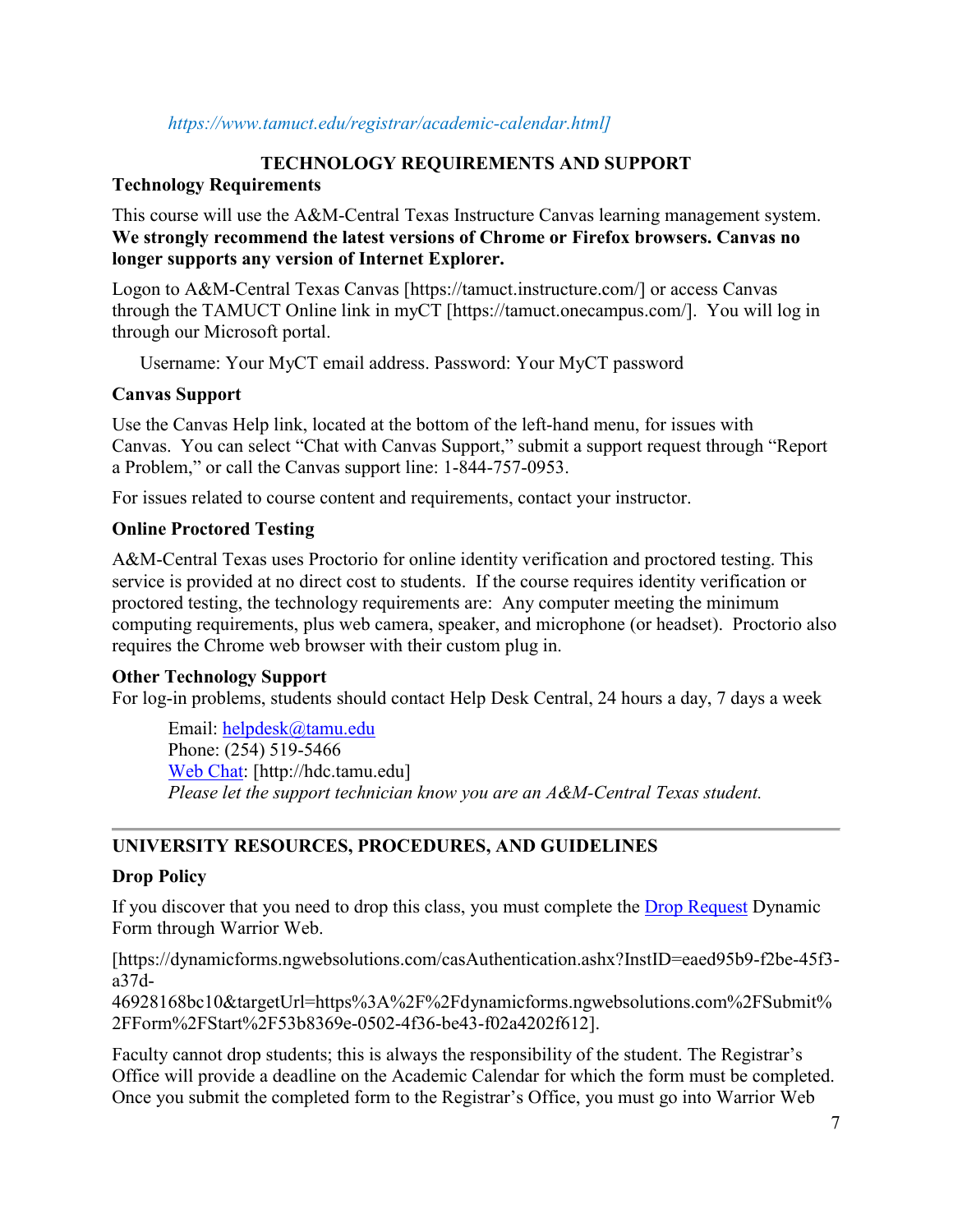and confirm that you are no longer enrolled. If you still show as enrolled, FOLLOW-UP with the Registrar's Office immediately. You are to attend class until the procedure is complete to avoid penalty for absence. Should you miss the drop deadline or fail to follow the procedure, you will receive an F in the course, which may affect your financial aid and/or VA educational benefits.

### **Academic Integrity**

Texas A&M University-Central Texas values the integrity of the academic enterprise and strives for the highest standards of academic conduct. A&M-Central Texas expects its students, faculty, and staff to support the adherence to high standards of personal and scholarly conduct to preserve the honor and integrity of the creative community. Any deviation by students from this expectation may result in a failing grade for the assignment and potentially a failing grade for the course. All academic misconduct concerns will be referred to the Office of Student Conduct. When in doubt on collaboration, citation, or any issue, please contact your instructor before taking a course of action.

For more [information](https://nam04.safelinks.protection.outlook.com/?url=https%3A%2F%2Fwww.tamuct.edu%2Fstudent-affairs%2Fstudent-conduct.html&data=04%7C01%7Clisa.bunkowski%40tamuct.edu%7Ccfb6e486f24745f53e1a08d910055cb2%7C9eed4e3000f744849ff193ad8005acec%7C0%7C0%7C637558437485252160%7CUnknown%7CTWFpbGZsb3d8eyJWIjoiMC4wLjAwMDAiLCJQIjoiV2luMzIiLCJBTiI6Ik1haWwiLCJXVCI6Mn0%3D%7C1000&sdata=yjftDEVHvLX%2FhM%2FcFU0B99krV1RgEWR%2BJ%2BhvtoR6TYk%3D&reserved=0) regarding the Student Conduct process, [https://www.tamuct.edu/studentaffairs/student-conduct.html].

If you know of potential honor violations by other students, you may [submit](https://nam04.safelinks.protection.outlook.com/?url=https%3A%2F%2Fcm.maxient.com%2Freportingform.php%3FTAMUCentralTexas%26layout_id%3D0&data=04%7C01%7Clisa.bunkowski%40tamuct.edu%7Ccfb6e486f24745f53e1a08d910055cb2%7C9eed4e3000f744849ff193ad8005acec%7C0%7C0%7C637558437485262157%7CUnknown%7CTWFpbGZsb3d8eyJWIjoiMC4wLjAwMDAiLCJQIjoiV2luMzIiLCJBTiI6Ik1haWwiLCJXVCI6Mn0%3D%7C1000&sdata=CXGkOa6uPDPX1IMZ87z3aZDq2n91xfHKu4MMS43Ejjk%3D&reserved=0) a report, [https://cm.maxient.com/reportingform.php?TAMUCentralTexas&layout\_id=0].

### **Academic Accommodations**

At Texas A&M University-Central Texas, we value an inclusive learning environment where every student has an equal chance to succeed and has the right to a barrier-free education. The Warrior Center for Student Success, Equity and Inclusion is responsible for ensuring that students with a disability receive equal access to the university's programs, services and activities. If you believe you have a disability requiring reasonable accommodations, please contact the Office of Access and Inclusion, WH-212; or call (254) 501-5836. Any information you provide is private and confidential and will be treated as such.

For more information, please visit our [Access & Inclusion](https://tamuct.instructure.com/courses/717) Canvas page (log-in required) [https://tamuct.instructure.com/courses/717]

## **Important information for Pregnant and/or Parenting Students**

Texas A&M University-Central Texas supports students who are pregnant and/or parenting. In accordance with requirements of Title IX and related guidance from US Department of Education's Office of Civil Rights, the Dean of Student Affairs' Office can assist students who are pregnant and/or parenting in seeking accommodations related to pregnancy and/or parenting. Students should seek out assistance as early in the pregnancy as possible. For more information, please visit [Student Affairs](https://www.tamuct.edu/student-affairs/pregnant-and-parenting-students.html) [https://www.tamuct.edu/student-affairs/pregnant-and-parentingstudents.html]. Students may also contact the institution's Title IX Coordinator. If you would like to read more about these [requirements and guidelines](http://www2.ed.gov/about/offices/list/ocr/docs/pregnancy.pdf) online, please visit the website [http://www2.ed.gov/about/offices/list/ocr/docs/pregnancy.pdf].

Title IX of the Education Amendments Act of 1972 prohibits discrimination on the basis of sex and gender–including pregnancy, parenting, and all related conditions. A&M-Central Texas is able to provide flexible and individualized reasonable accommodation to pregnant and parenting students. All pregnant and parenting students should contact the Associate Dean in the Division of Student Affairs at (254) 501-5909 to seek out assistance. Students may also contact the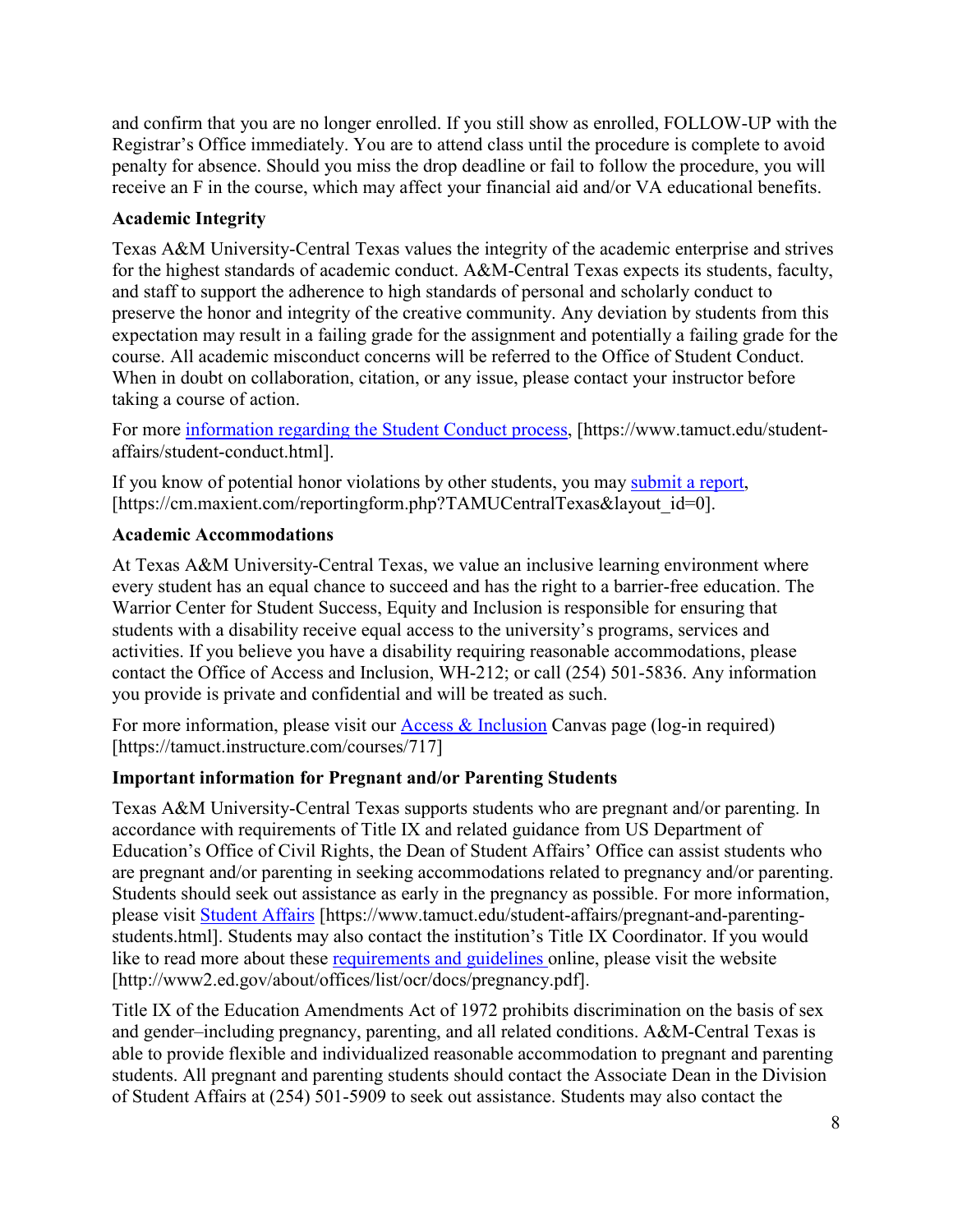University's Title IX Coordinator.

## **Tutoring**

Tutoring is available to all A&M-Central Texas students, both virtually and in-person. Student success coaching is available online upon request.

If you have a question, are interested in becoming a tutor, or in need of success coaching contact the Warrior Center for Student Success, Equity and Inclusion at (254) 501-5836, visit the Warrior Center at 212 Warrior Hall, or by emailing [WarriorCenter@tamuct.edu.](mailto:WarriorCenter@tamuct.edu)

To schedule tutoring sessions and view tutor availability, please visit Tutor [Matching](https://tutormatchingservice.com/TAMUCT) [Services](https://tutormatchingservice.com/TAMUCT) [https://tutormatchingservice.com/TAMUCT] or visit the Tutoring Center in 111 Warrior Hall.

Chat live with a remote tutor 24/7 for almost any subject from on your computer! Tutor.com is an online tutoring platform that enables A&M-Central Texas students to log in and receive online tutoring support at no additional cost. This tool provides tutoring in over 40 subject areas except writing support. Access Tutor.com through Canvas.

## **University Writing Center**

University Writing Center: Located in Warrior Hall 416, the University Writing Center (UWC) at Texas A&M University–Central Texas (A&M–Central Texas) is a free service open to all A&M–Central Texas students. For the Spring 2022 semester, the hours of operation are from 10:00 a.m.-5:00 p.m. Monday thru Thursday in Warrior Hall 416 (with online tutoring available every hour as well) with satellite hours available online only Monday thru Thursday from 6:00- 9:00 p.m. and Saturday 12:00-3:00 p.m.

Tutors are prepared to help writers of all levels and abilities at any stage of the writing process. While tutors will not write, edit, or grade papers, they will assist students in developing more effective composing practices. By providing a practice audience for students' ideas and writing, our tutors highlight the ways in which they read and interpret students' texts, offering guidance and support throughout the various stages of the writing process. In addition, students may work independently in the UWC by checking out a laptop that runs the Microsoft Office suite and connects to WIFI, or by consulting our resources on writing, including all of the relevant style guides. Whether you need help brainstorming ideas, organizing an essay, proofreading, understanding proper citation practices, or just want a quiet place to work, the UWC is here to help!

Students may arrange a one-to-one session with a trained and experienced writing tutor by making an appointment via [WCOnline](https://tamuct.mywconline.com/) [https://tamuct.mywconline.com/]. In addition, you can email Dr. Bruce Bowles Jr. at bruce.bowles  $@$ tamuct.edu if you have any questions about the UWC, need any assistance with scheduling, or would like to schedule a recurring appointment with your favorite tutor by making an appointment via [WCOnline](https://tamuct.mywconline.com/) [https://tamuct.mywconline.com/]. In addition, you can email Dr. Bruce Bowles Jr. at bruce.bowles@tamuct.edu if you have any questions about the UWC, need any assistance with scheduling, or would like to schedule a recurring appointment with your favorite tutor.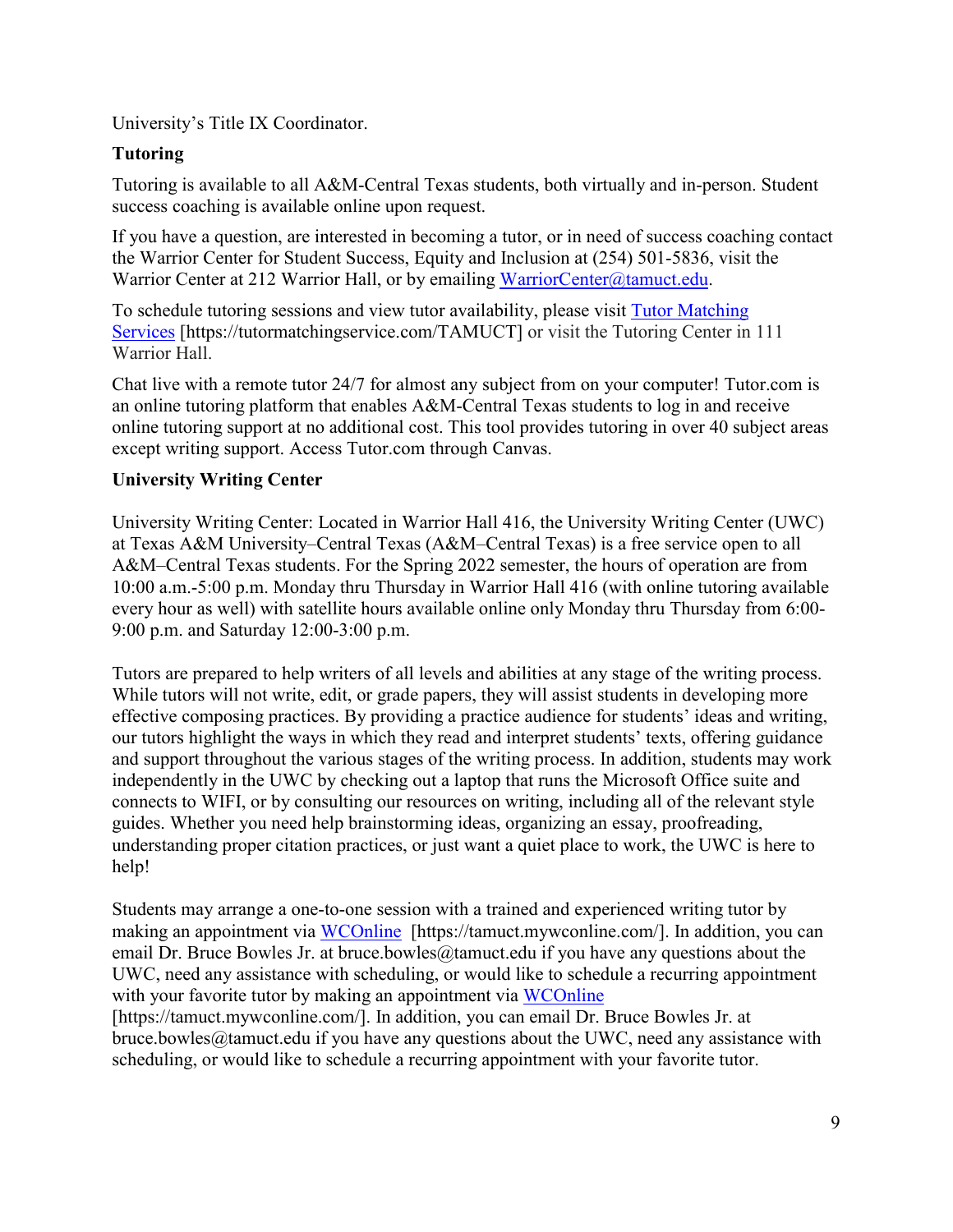### **University Library**

The University Library provides many services in support of research across campus and at a distance. We offer over 200 electronic databases containing approximately 400,000 eBooks and 82,000 journals, in addition to the 96,000 items in our print collection, which can be mailed to students who live more than 50 miles from campus. Research guides for each subject taught at A&M-Central Texas are available through our website to help students navigate these resources. On campus, the library offers technology including cameras, laptops, microphones, webcams, and digital sound recorders.

Research assistance from a librarian is also available 24 hours a day through our online chat service, and at the reference desk when the library is open. Research sessions can be scheduled for more comprehensive assistance, and may take place virtually through TEAMS, Microsoft Teams or in-person at the library. Schedule an [appointment](https://nam04.safelinks.protection.outlook.com/?url=https%3A%2F%2Ftamuct.libcal.com%2Fappointments%2F%3Fg%3D6956&data=04%7C01%7Clisa.bunkowski%40tamuct.edu%7Cde2c07d9f5804f09518008d9ab7ba6ff%7C9eed4e3000f744849ff193ad8005acec%7C0%7C0%7C637729369835011558%7CUnknown%7CTWFpbGZsb3d8eyJWIjoiMC4wLjAwMDAiLCJQIjoiV2luMzIiLCJBTiI6Ik1haWwiLCJXVCI6Mn0%3D%7C3000&sdata=KhtjgRSAw9aq%2FoBsB6wyu8b7PSuGN5EGPypzr3Ty2No%3D&reserved=0)

[here](https://nam04.safelinks.protection.outlook.com/?url=https%3A%2F%2Ftamuct.libcal.com%2Fappointments%2F%3Fg%3D6956&data=04%7C01%7Clisa.bunkowski%40tamuct.edu%7Cde2c07d9f5804f09518008d9ab7ba6ff%7C9eed4e3000f744849ff193ad8005acec%7C0%7C0%7C637729369835011558%7CUnknown%7CTWFpbGZsb3d8eyJWIjoiMC4wLjAwMDAiLCJQIjoiV2luMzIiLCJBTiI6Ik1haWwiLCJXVCI6Mn0%3D%7C3000&sdata=KhtjgRSAw9aq%2FoBsB6wyu8b7PSuGN5EGPypzr3Ty2No%3D&reserved=0) [https://tamuct.libcal.com/appointments/?g=6956]. Assistance may cover many topics, including how to find articles in peer-reviewed journals, how to cite resources, and how to piece together research for written assignments.

Our 27,000-square-foot facility on the A&M-Central Texas main campus includes student lounges, private study rooms, group work spaces, computer labs, family areas suitable for all ages, and many other features. Services such as interlibrary loan, TexShare, binding, and laminating are available. The library frequently offers workshops, tours, readings, and other events. For more information, please visit our Library [website](https://nam04.safelinks.protection.outlook.com/?url=https%3A%2F%2Ftamuct.libguides.com%2Findex&data=04%7C01%7Clisa.bunkowski%40tamuct.edu%7C7d8489e8839a4915335f08d916f067f2%7C9eed4e3000f744849ff193ad8005acec%7C0%7C0%7C637566044056484222%7CUnknown%7CTWFpbGZsb3d8eyJWIjoiMC4wLjAwMDAiLCJQIjoiV2luMzIiLCJBTiI6Ik1haWwiLCJXVCI6Mn0%3D%7C1000&sdata=2R755V6rcIyedGrd4Os5rkgn1PvhHKU3kUV1vBKiHFo%3D&reserved=0) [http://tamuct.libguides.com/index].

# **OPTIONAL POLICY STATEMENTS**

## **A Note about Sexual Violence at A&M-Central Texas**

Sexual violence is a serious safety, social justice, and public health issue. The university offers support for anyone struggling with these issues. University faculty are mandated reporters, so if someone discloses that they were sexually assaulted (or a victim of Domestic/Dating Violence or Stalking) while a student at TAMUCT, faculty members are required to inform the Title IX Office. If you want to discuss any of these issues confidentially, you can do so through Student Wellness and Counseling (254-501-5955) located on the second floor of Warrior Hall (207L).

Sexual violence can occur on our campus because predators often feel emboldened, and victims often feel silenced or shamed. It is incumbent on ALL of us to find ways to actively create environments that tell predators we don't agree with their behaviors and tell survivors we will support them. Your actions matter. Don't be a bystander; be an agent of change. For additional information on campus policy and resources visit the [Title IX webpage](https://www.tamuct.edu/compliance/titleix.html) [\[https://www.tamuct.edu/compliance/titleix.html\]](https://www.tamuct.edu/compliance/titleix.html).

### **Behavioral Intervention**

Texas A&M University-Central Texas cares about the safety, health, and well-being of its students, faculty, staff, and community. If you are aware of individuals for whom you have a concern, please make a referral to the Behavioral Intervention Team. Referring your concern shows you care. You can complete the [referral](https://cm.maxient.com/reportingform.php?TAMUCentralTexas&layout_id=2) online

[https://cm.maxient.com/reportingform.php?TAMUCentralTexas&layout\_id=2].